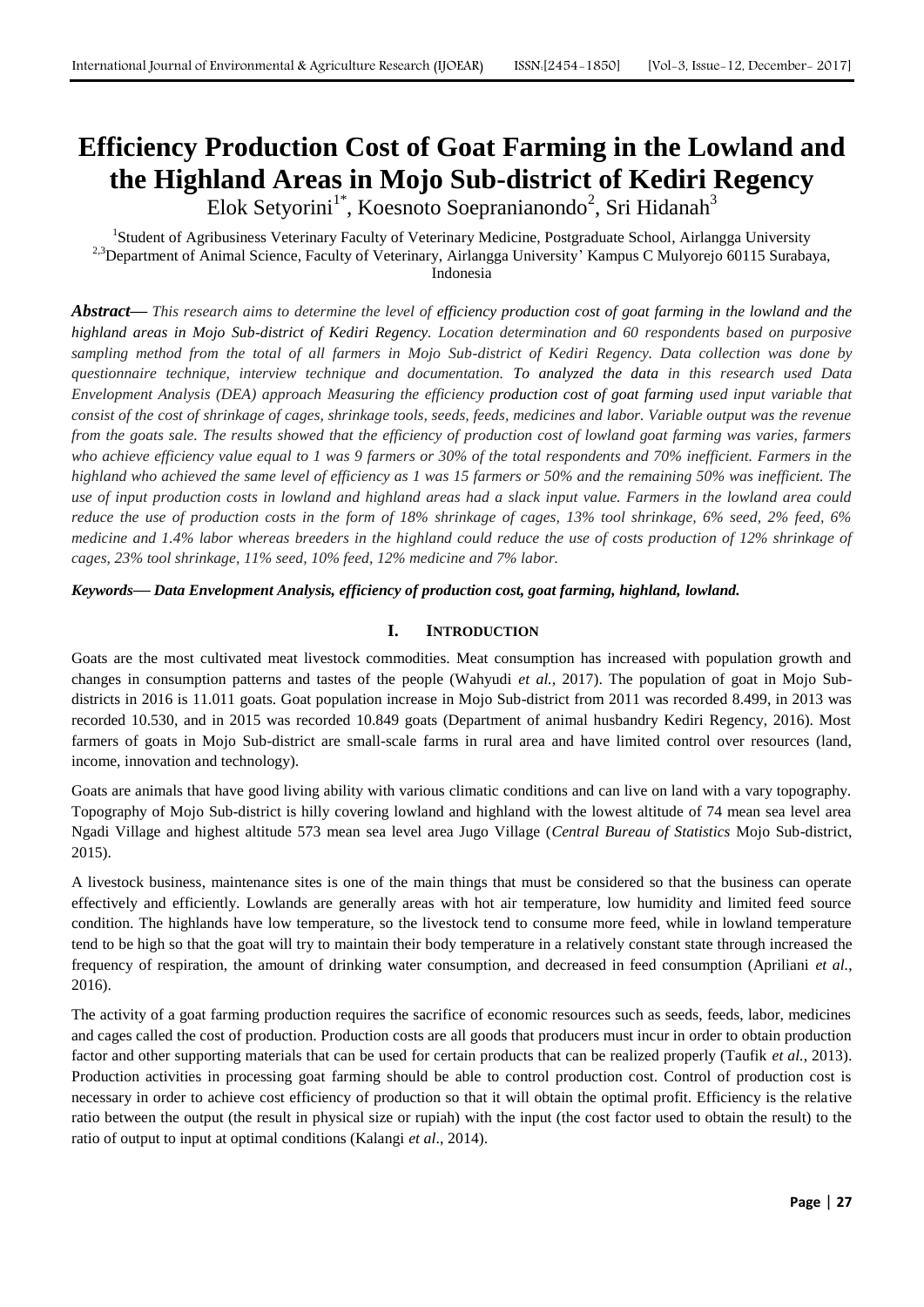Based on the problems above, the purpose of this research is to know and analyze the efficiency level of the production cost of goat farming in lowland and highland area in Mojo Sub-district Kediri Regency. This research is expected to be useful for the development and improvement of goat productivity as well as the use of efficient production cost of goat farming based on the location of altitude in Mojo Sub-district Kediri Regency.

## **II. MATERIAL AND METHOD**

The study was conducted at the goat farming in Mojo Sub-district Kediri Regency. This sub-district was determined with the consideration that this sub-district had the largest number of goat population compared to other sub-districts in Kediri Regency that is 11.011 goats in 2016. In addition Mojo Sub-district had a hilly topography so that 6 villages were in the highland and the rest were in the lowland. The research was conducted from September 2017 to October 2017.

Sampling of this research using technique of *purposive sampling*. Samples by selecting one village in the lowland with a population of 1,035 goats that was Ngadi village was 30 farmers and one village in the highland with a population of 1,171 goats that was Jugo village was 30 farmers. Sampling of each farmer's were divided into 3 groups based on goat ownership, group I (1-4 goats) 70% of the farmers, group II (5-8 goats) 20% of the farmers and group III (> 8 goats) 10% of the farmers.

The research method used is a survey method that was research taken sample by using questionnaires as a data collection tool. The data taken consisted of primary data obtained through direct interviews with sample farmers using questionnaires covering the identity of sample farmers (age, number of livestock and the long experience of farming) and costs incurred during production (shrinkage of cages, tools, seeds, feeds, medicines and labor), and the resulting revenue.

The cost efficiency analysis method of the production of goat farming used DEA model developed by Coelli et al. (2005). This model was used to analyze the efficiency production cost of goat farming. An efficiency value equal to one indicates that the cost of producing goat was relatively efficient, while the efficiency values of less than one indicates that the cost of producing goat was relatively inefficient (Gül *et al.*, 2016).

DEA model used is an input-oriented model, because the farmers had more control over the inputs used than the output produced. This research also used *Variable Return Scale* approach because goat farming in the research location was almost impossible to reach optimum scale. Mathematically, the calculation of the efficiency of using the model of *variable returns to scale* was expressed as follows:

$$
\begin{aligned}\n\text{Min } \Theta, \ \lambda \Theta, \\
st - y_i + Y\lambda \ge 0, \\
\Theta x_i - X\lambda \ge 0, \\
\text{N1'}\lambda = 1 \\
\lambda \ge 0\n\end{aligned}
$$

In which  $\Theta$  was a scalar, N1' was convexity constraint,  $\lambda$  was N x 1 vector of constants, Y represents output matrix; and X represent input matrix. The value of  $\Theta$  would be the efficiency score for firm I (Gül *et al.*, 2016).

The model used in this study consists of input and output variables. The input variables used are the cost of shrinkage of cages, tools, seeds, feeds, medicines and labor. Meanwhile, the output variable used in this research was revenue from the sale of the goats. To calculate the value efficiency production cost of goat farming studied, then this research using software STATA version 13.1.

## **III. RESULT AND DISCUSSION**

#### **3.1 Efficiency Production Costs of Folk Goat Farming**

The results of data processing used software STATA version 13.1 given efficiency value for each goat farmers. The frequency distribution of efficiency production cost of goat farming of lowland and highland in Mojo Sub-district Kediri Regency could be seen in Table 1. The table shown that the average efficiency of production cost of lowland goat farming was 0.74 and the highland was 0.81, which was less than 1, which means that the production costs incurred inefficient goat farmer. The distribution of the efficient used of production costs in the lowland amount 30% of farmers had been efficient used of production costs and 70% of farmers were inefficient use of production costs. The distribution of the efficient used of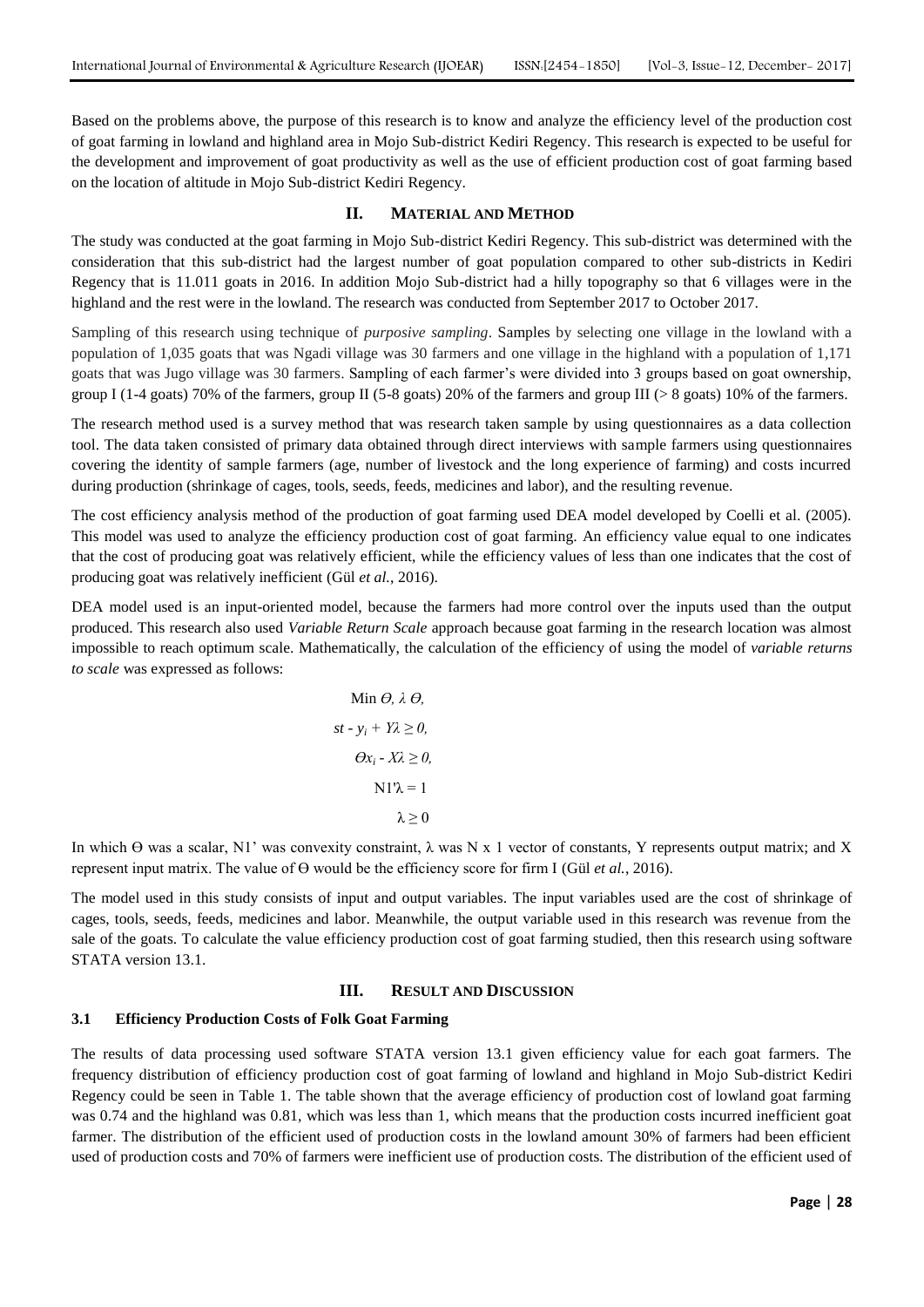production costs in the highland amount 50% of farmers had been efficient used of costs of production and 50% of farmers were inefficient use of production costs.

**TABLE 1 FREQUENCY DISTRIBUTION OF EFFICIENCY PRODUCTION COSTS OF GOAT FARMING IN LOWLAND AND HIGHLAND IN MOJO DISTRICT KEDIRI REGENCY**

| <b>Efficiency Level</b> | Lowland                           |                            | <b>Highland</b>                   |                            |  |
|-------------------------|-----------------------------------|----------------------------|-----------------------------------|----------------------------|--|
|                         | <b>Number of farmers (person)</b> | Percentage <sup>a)</sup> % | <b>Number of farmers (person)</b> | Percentage <sup>a)</sup> % |  |
| 1.00                    |                                   | 30                         |                                   | 50                         |  |
| < 1.00                  |                                   | 70                         |                                   | 50                         |  |
| Total                   | 30                                | 100                        | 30                                | 100                        |  |
| Minimum                 | 0.04                              |                            | 0.09                              |                            |  |
| Maximum                 |                                   |                            |                                   |                            |  |
| Average                 | 0.74                              |                            | 0.81                              |                            |  |

*Calculated from the data on the number of respondent who adopt of by the total number of respondent multiplied by one hundred precent. Number of respondents = 30 farmers*

The value of efficiency production cost with *Data Envelopment Analysis* (DEA) approach shown the average value efficiency goat farming in the of 0.74 which means that majority of goat farmers in lowland area were not achieved efficiency production cost. Farmers who had achieved efficiency was 30%, while inefficient farmers in using production cost was 70%, it shown that there were many goat farmers in lowland areas that could not maximize the input used in folk goat farming. Inefficiency of production cost in the form of excess or wasted part of input used. Achievement of an excellent level of efficiency could not be separated from the human resource element. The potential of human resource based on the ownership of knowledge, skills, technology and productivity of labor greatly contribute to the achievement of optimal output (Sugiharto & Syariffudin, 2013). Efficiency of production cost of goat farming lowland area could be achieved if farmers had ability and skill used of inputs used. While the average value of efficiency of goat farming in highland area of 0.81, which means that the majority of goat farmers in highland area had also not reached the efficiency production cost yet. Some 50% of farmers in the highland were efficient in managing production cost and 50% of farmers were not efficient in using production cost. Inefficiency of production cost in the form of excess or wasted part of input used. *Input* that was wasted if they could be streamlined would reduce production cost for farmers and could increase profits. According to Kalangi (2014) the opportunities of farmers in improving efficiency in the highland could be shown by the potential of natural resources and human resources. Natural resources such as agricultural land and large plantations in the highlands were potentials that need to be utilized optimally by utilizing the skill of human resources to take advantage of the abundant feed processed using the latest feed technology so that the expenses of feed production cost could be reduced.

# **3.2 Input Slack Production Cost of Folk Goat Farming**

The average value *input slack* production cost of all goat farmers in the lowland and the highland could be seen in Table 2. *Input slack* was the level of inefficiency in the respondent farmer who was inefficient because the performance was not optimal from the input*,* output or both. Input slack was a number of inputs that could be reduce by the respondent farmer to produce the same level of output. The assumption of DEA model used in this research was oriented to input*,* so the calculation was only focused on input slack.

| THE A VERAGE VALUES INTUT SEAUR I RODUUTION COST OF ALL FARMER IN THE LOWLAND AND HIGHLAND |                                                                   |             |                    |             |  |  |  |
|--------------------------------------------------------------------------------------------|-------------------------------------------------------------------|-------------|--------------------|-------------|--|--|--|
|                                                                                            | Average value input slack $(\%)$ and number of respondents $(\%)$ |             |                    |             |  |  |  |
| Variable                                                                                   | <b>Lowland</b>                                                    |             | <b>Highland</b>    |             |  |  |  |
|                                                                                            | <i>input slack</i>                                                | respondents | <i>input slack</i> | respondents |  |  |  |
| Shrinkage of cage                                                                          | 18                                                                | 56          | 12                 | 50          |  |  |  |
| Shrinkage of tools                                                                         | 13                                                                | 50          | 23                 | 43          |  |  |  |
| Seed                                                                                       | n                                                                 | 30          |                    | 47          |  |  |  |
| Feed                                                                                       |                                                                   | 13          | 10                 | 43          |  |  |  |
| Medicines                                                                                  |                                                                   | 20          | 12                 | 30          |  |  |  |
| Labor                                                                                      | 1.4                                                               | 10          |                    | 23          |  |  |  |

**TABLE 2 THE AVERAGE VALUES INPUT SLACK PRODUCTION COST OF ALL FARMER IN THE LOWLAND AND HIGHLAND**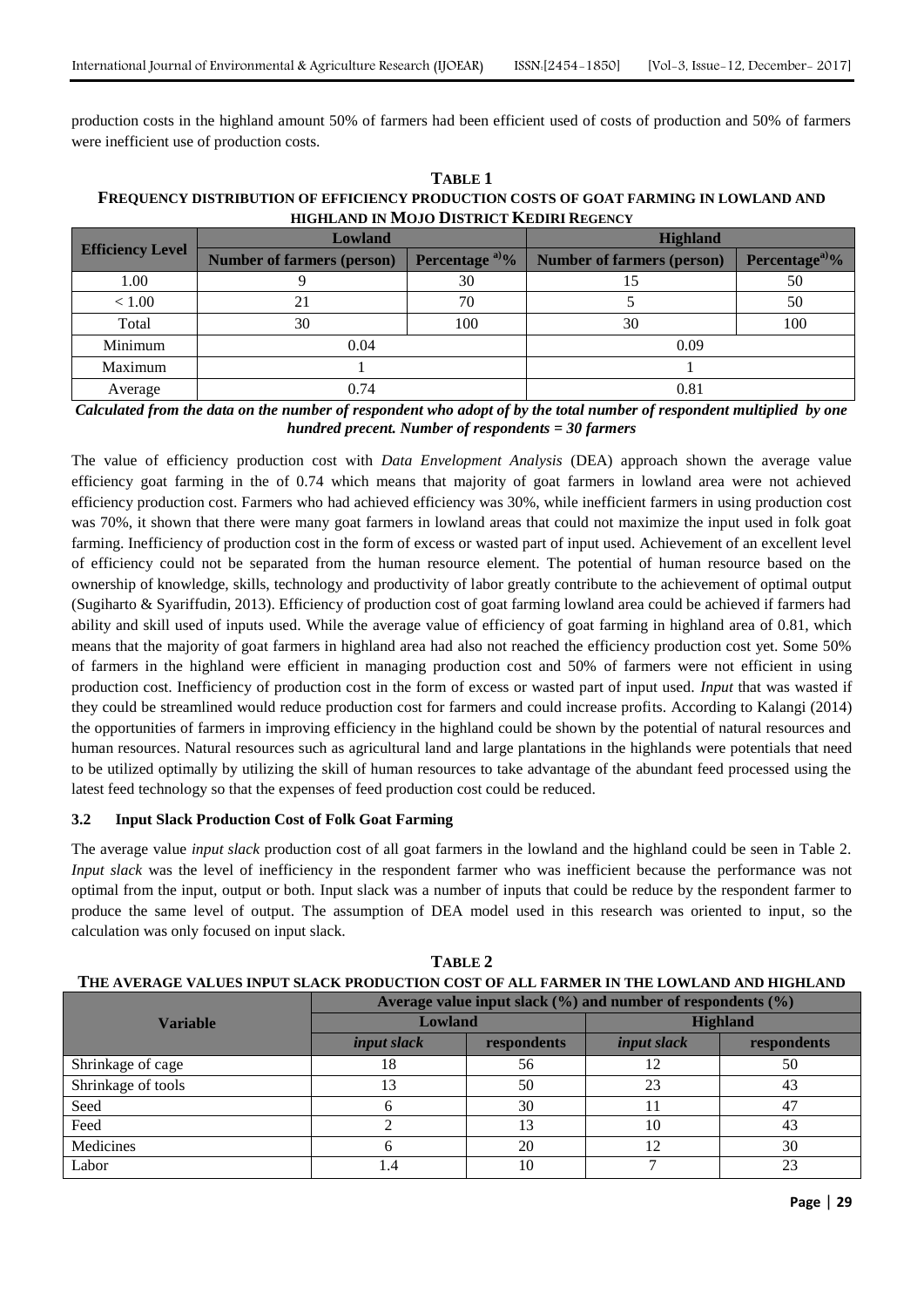The used of excess input in input production cost in lowland areas was quite large. 56% of farmers were inefficient at the cost of shrinkage of cages. The cost was wasted 18% of the cost incurred. The excess value of input from the cost of shrinkage of the cages was inseparable from investment cost of the enclosure. Farmers could not plan for good enclosures, the capacity of the enclosures made mostly in exceeds the need of the existing livestock so that it made the cost of cages inefficient and excess costs incurred. Farmers should make a cage with a spacious enclosure for the need of the number of goats that were kept so that the cost of shrinkage of the cage issued as needed.

The majority of goat cages owned by lowland made of bamboo, asbestos roofed and wooden floors. Cages made of bamboo only survive in the not too long, especially goats that many moves made quickly broken cages so that the cost to renovate the cages should be issued by the farmer. The efficiency of production cost in the form of shrinkage of cages circumvented by making the cages with stronger construction with cast cement, although the cost of manufacture which was relatively expensive but could survive for decades and strong. The cages should be strong so that it could be worn for a long time, the size according to the number of livestock, clean, get the morning sunlight and the cages ventilation should be enough (Badriyah & Ika, 2011).

Fifty percent of farmers excess the cost of shrinkage of tool, the value of the excess cost in the amount of 13% of the cost incurred, although the average value of expenditure for equipment investment was small enough at Rp.100.000 but by saving 13% of the value would be able to lower production costs, as much as 30% of farmers overage seeds cost, the value of excess cost was 6% of the cost incurred. Excess value occurred because the purchase price would be quite high seedlings and farmers bought seeds with reproductive status ugly so that when expected to give birth 3 times in 2 years, it would not happen. Farmers who bought expensive female goat would be harmed by the current low price to sell.

The used of excess input in input production cost in highland area was quite large. 40% of farmers were inefficient at the cost of shrinkage of cages, seeds and feeds. 50% of farmers were inefficient at the cost of shrinkage of cage. The wasted cost was 12% of the cost incurred. The excess value of input from of shrinkage of cages was inseparable from the investment cost of the enclosure. Farmers could not plan for good enclosures, the capacity of the enclosure were made mostly exceeds the need of the livestock so that it made the cost of cages inefficient and excess cost incurred. Farmers should make a cage with a spacious enclosure for the need of the number of goats that were kept so that the cost of shrinkage of cages issued as needed.

The used of seeds input was still excessive, 47% of farmers inefficiently used the seeds cost. The excess cost of seeds issued by farmers was 11% of the cost incurred seed. The excess costs because farmers buying seeds from village traders. Village traders went around the village to find and sell goats to be bought and sold by farmers. The cost of buying and selling of goat seeds from seed village traders vary, depending on the age and quality of the goat. Village traders bought and sold with the desired price, while farmers had never considered the value and quality of seeds in general they were rather difficult to get the goats were good quality so the price to buy relatively high and sell it at a verily low price because when the farmers need money for urgent needs of families like them for the payment of school fees (Budiarsana *et al.*,2016). Farmers need to get information about the price buying and selling goats in the market, information about buying and selling price an buy goats could be used as reference farmers to optimize other production costs in order to get optimal profit. In addition, farmers could get around the purchase of seeds in groups with other farmers in order to get cheaper seed price. Need to be established and enforced institutional goat farmers were healthier, so that both farmers and traders mutually benefit.

The used of feed was still excessive because of the abundant of forage in the highlands to make farmers take as much feed but not eaten by all the goats or a lot of feed was wasted and scattered in the cage. Feed is one of the input components that determine success of business financially. Livestock feed was one of the important factor in the livestock business that determines the productivity of the livestock itself.

Farmers need to know about fresh forage for goats. According to Wicaksana *et al.,* (2015), fresh forage was given as much as 10-20% of the weight of life. In fact there were still many farmers who feed without regard to the quality, quantity and manner of giving. As a result, the productivity of livestock maintained was not optimal even among many farmers who suffered losses due to inappropriate feeding. Farmers who could take advantage of feed excess amount in the form of feed technology. In addition to utilizing into the form of technology, feed quality would be maintained rather than wasted and feed production cost could be suppressed.